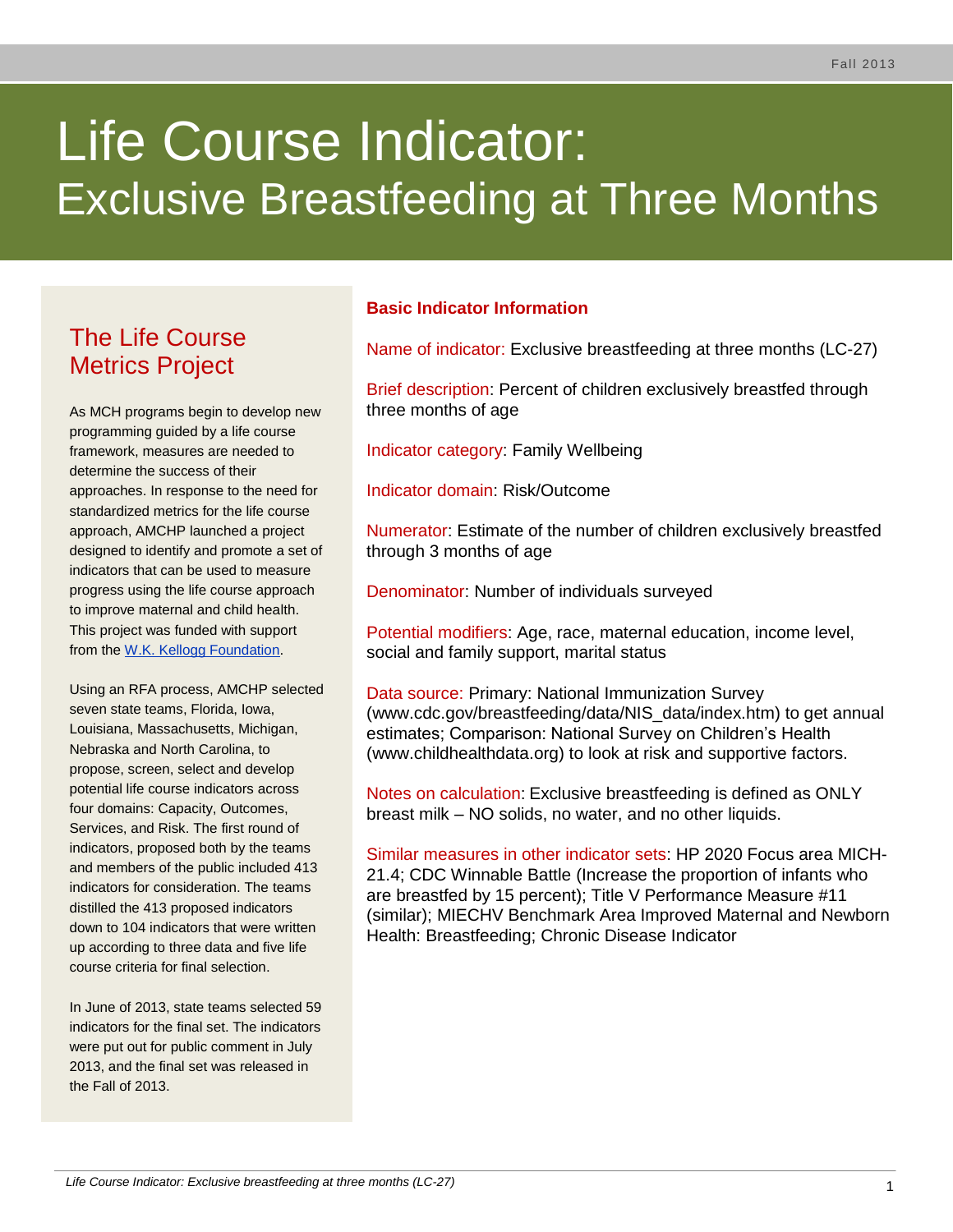## **Life Course Criteria**

## *Introduction*

Breastfeeding impacts women and infants in the immediate postpartum period and infancy and confers lifelong benefits to both. It is consistent with the life course model which states that early exposures during a critical or sensitive period during childhood influence adult health outcomes. Breastfeeding also can reduce cumulative exposures to health risks over time for both the mother and infant.<sup>1</sup>

## *Implications for equity*

Compared with white infants, breastfeeding initiation and continuation rates for Black infants are approximately 50 percent lower. Although the reason for this is not yet fully understood, the need to return to work earlier and lack of social support for Black women desiring to breastfeed are thought to be contributing factors to lower breastfeeding initiation and duration rates than White women.<sup>2</sup> However, breastfeeding can improve food security as it is usually readily available, low cost, and requires no preparation to provide an infant feeding.<sup>3,4,5</sup> Breastfeeding also may reduce financial strain as families can save \$1,200-\$1,500 in the cost of non-specialty formula during the first year of a baby's life depending on the type, brand, and amount of formula purchased.<sup>6</sup> Breastfeeding improves infant health and has been shown to decrease direct and indirect insurance claims cost and lost days from work due to caring for a sick infant; cost savings for infant illness are estimated at 3.6 billion annually in direct and indirect health care.<sup>7</sup>,  $8$ 

Additionally, the relationship of breastfeeding rates to lower income is demonstrated in the studies done by the U.S. Department of Agriculture (USDA) Supplemental Nutrition Program for Women, Infants, and Children (WIC). This study found that sociodemographic factors such as WIC participation, for which eligibility is based on income, and maternal education, are inversely related with the likelihood to have ever breastfed and similarly up to six and twelve months duration.

Breastfeeding has psychosocial impacts; breastfeeding has been shown to improve bonding between a mother and her newborn as well as lower postpartum depression, which affects approximately 13 percent of all mothers. Reducing postpartum depression helps a mother better care for her needs as well as the needs of her infant.<sup>9</sup> Improved maternalinfant bonding could reduce the potential for later child abuse and neglect.<sup>10</sup>

Human milk is renewable and requires no containers, paper, or fuel to prepare, transport or deliver. Widespread breastfeeding could conserve resources and energy, contributing to environmental justice.<sup>11</sup> For every one million formula fed infants, 150 million formula containers are discarded, many into landfills that pollute neighborhoods already burdened by health disparities. $12$ 

## *Public health impact*

Infants who are exclusively breastfed or breastfed to any extent experience significantly fewer infections and diseases than formula fed infants. Longer and more exclusive breastfeeding also is associated with better health outcomes. A 2010 *Pediatrics* study demonstrated that the United States incurs \$13 billion in excess costs annually and suffers more than 900 preventable deaths per year because breastfeeding rates fall far below medical recommendations.<sup>13</sup>

Economic effects of breastfeeding can be experienced by families, insurers, employers, schools, society as a whole through decreased health care cost, missed work and school, cost of formula for families and society, etc. It is estimated that the United States could save \$10.5 billion per year in additional healthcare costs associated with breastfeeding. A cost savings to families for breastfeeding versus purchasing formula for a year is estimated to be \$1,200-\$1,500 depending on the type, brand, and amount of formula purchased.<sup>6</sup>

Although exclusive breastfeeding for longer than three months is recommended, this indicator is not meant as guidance. The World Health Organization and the American Academy of Pediatrics recommend exclusive breastfeeding through six months of age, and breastfeeding through six months of age is a national performance measure for the Title V MCH Services Block Grant. The Healthy People 2020 objectives for exclusive breastfeeding through 3 and 6 months of age are 46.2 percent and 25.5 percent. However, given the persistent challenge of attaining exclusive breastfeeding at six months for a large portion of the population, and the complex circumstances that align to enable a woman to breastfeed her child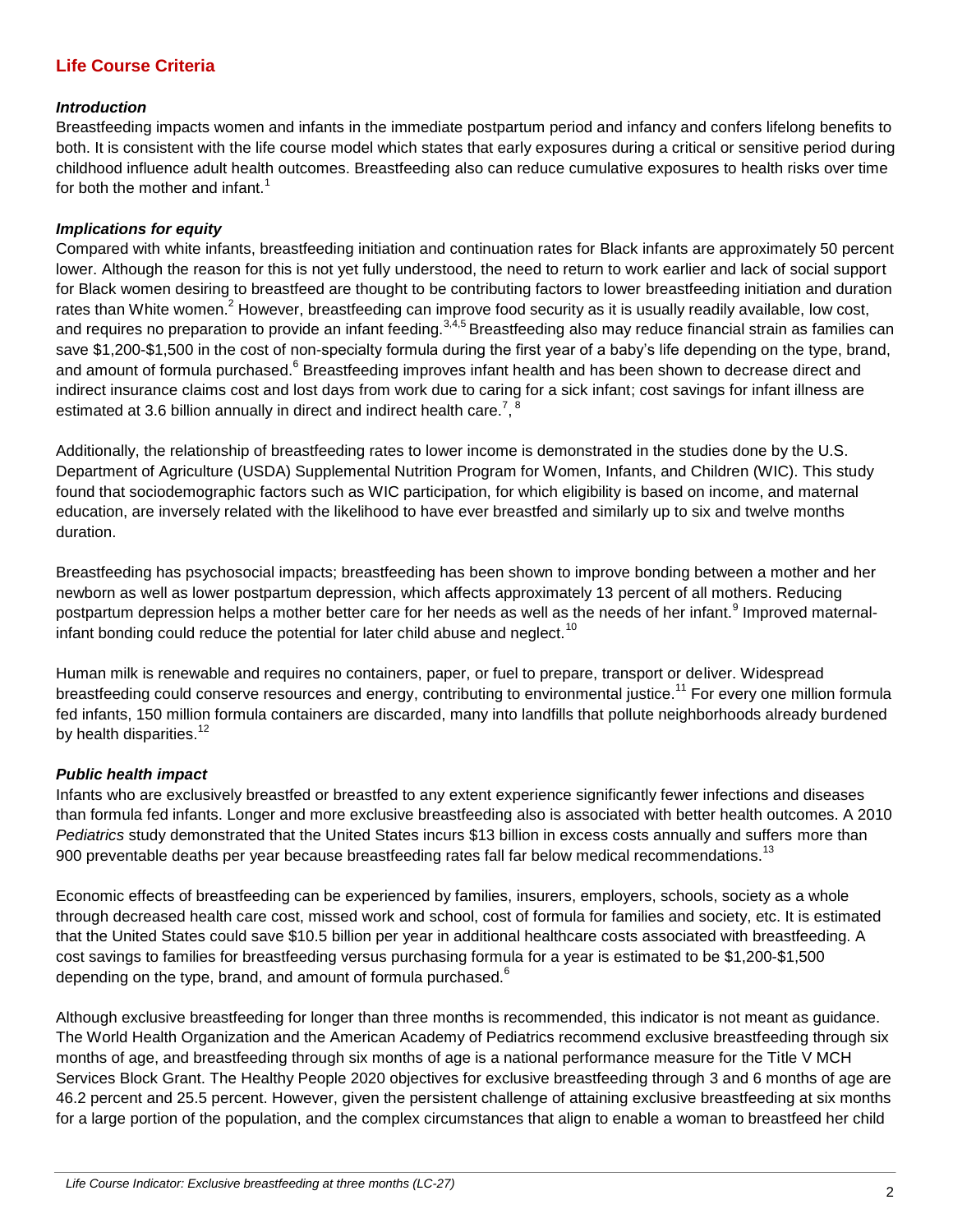to six months of age, a three month indicator allows states to understand where there might be drop off in breastfeeding from birth to three months, to allow for adjustments in policy and practice to help mothers breastfeed for longer durations.

## *Leverage or realign resources*

The United States differs from many other developed countries that provide job-protected leave – often paid —for childbirth and newborn care. Only 59 percent of U.S. workers are eligible for the *Family Medical Leave Act* (FMLA), which provides job protection and unpaid leave up to 12 weeks for, among other things, maternity leave and newborn care. Working with the Department of Labor to expand or improve access to FMLA benefits (especially for small businesses under 50 people) could be a strategy to improve lagging U.S. breastfeeding rates. Some states have already adopted maternity leave laws to provide mothers with job reinstatement after maternity leave and financed this with temporary disability insurance programs to provide longer maternity leave.<sup>14</sup>

Other potential partners include working with the Department of Labor to utilize the Health Resources and Services Administration (HRSA) developed *Business Case for Breastfeeding* report to implement breastfeeding-friendly practices in the workplace. Additionally, state agencies need to partner with community/private physicians to support breastfeeding at the private practice level. Employers have a responsibility to provide support to breastfeeding employees since studies show that employed breastfeeding women have lower breastfeeding initiation and shorter duration rates than those who are not employed while breastfeeding.<sup>15</sup>

On March 23, 2010, the break time for nursing mothers requirement included in the ACA was signed into law. The law requires "employers to provide a nursing mother reasonable break time to express breast milk after the birth of her child." The law also requires that employers provide "a place, other than a bathroom, that is shielded from view and free from intrusion from coworkers and the public, which may be used by an employee to express breast milk." The duration of this requirement applies to breastfeeding employees up to the time the child is 12 months of age and applies to employers with 50 or more employees.<sup>16</sup>

Also under the ACA, women's preventive services are covered by health plans without cost sharing. Included in these services are "comprehensive lactation support and counseling, by a trained provider during pregnancy and/or in the postpartum period, and costs for renting breastfeeding equipment."<sup>17</sup> The ACA also provided states with an opportunity to improve the health of MCH populations through the Maternal, Infant, and Early Childhood Home Visiting (MIECHV) program. The law provides \$1.5 billion over five years to states, tribes and territories to develop and implement one or more evidence-based home visitation models. As part of the MIECHV program, grantees must establish and collect data on quantifiable, measurable three to five year benchmarks demonstrating that the program results in improvements in many indicators including improved maternal and newborn health.<sup>18</sup> States have the flexibility in the program to include indicators on many facets of breastfeeding from intention and support to actual duration.

Another far-reaching program that supports breastfeeding women and families is the WIC program. The number of women, infants, and children receiving WIC benefits in 2011 was nearly 9 million per month.<sup>19</sup> Since 1996, the USDA Food and Nutrition System has allocated a minimum expenditure for breastfeeding promotion and support activities equal to \$21 multiplied by the number of pregnant and breastfeeding women in the WIC Program, based on the average of the last three months for which USDA has final data. State agencies must spend a specified amount of the total funding for breastfeeding promotion and support. Efforts to increase and support the number of women breastfeeding also have included enhanced food packages for women breastfeeding up to 12 months and the implementation of the Peer Counseling Program.<sup>20</sup>

## *Predict an individual's health and wellness and/or that of their offspring*

Breastfeeding is the standard method for infant feeding across multiple cultures. The health risks of not breastfeeding for mother and child are well documented. <sup>21</sup> Infants who are not breastfed have a higher risk for ear and respiratory infections, atopic dermatitis, gastroenteritis, necrotizing enterocolitis, type 2 diabetes, sudden infant death syndrome (SIDS) and reduced cognitive function.22,23,24,25,26,27,28,29,30,31,32,33 Research shows that not breastfeeding may contribute to overweight and obesity of the child in the teenage years and even adulthood.<sup>34</sup>

Women who do not breastfeed are at greater risk for heavier postpartum bleeding, a slower return of uterine tone after childbirth, and an earlier return to ovulation (reducing adequate child spacing).35,36,37 Women who do not breastfeed also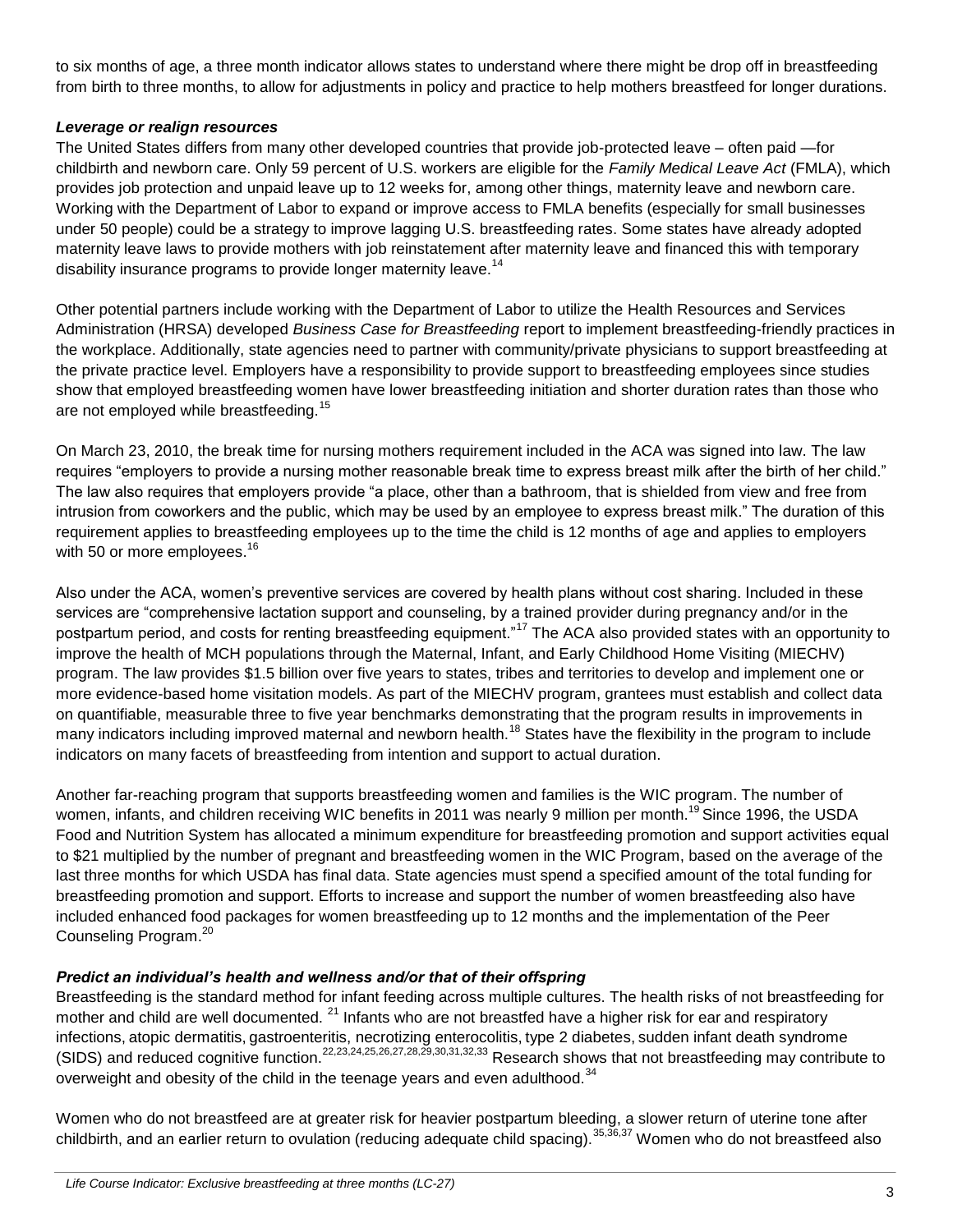are at higher risk for type 2 diabetes, ovarian cancer, breast cancer, postpartum depression, hypertension, and cardiovascular disease.<sup>38,39,40</sup>

## **Data Criteria**

## *Data availability*

## National Immunization Survey (NIS)<sup>41</sup>

The NIS is a list-assisted random-digit-dialing telephone survey followed by a mailed survey to children's immunization providers that began data collection in April 1994 to monitor childhood immunization coverage. The survey is conducted jointly by the National Center for Immunizations and Respiratory Diseases and the National Center for Health Statistics, Centers for Disease Control and Prevention (CDC).

The study collects data by interviewing households in all 50 States, the District of Columbia, and selected large urban areas. The target population for the NIS is children between the ages of 19 and 35 months living in the United States at the time of the interview. Survey data are used to calculate vaccine coverage rates based on the recommended number of doses to be considered up to date, as recommended by the Advisory Committee on Immunization Practices. Estimates are produced for the nation and non-overlapping geographic areas consisting of the 50 states, the District of Columbia, and selected large urban areas. Data files for the NIS are available starting with 1995.<sup>42</sup> NIS data are made available approximately nine months after the close of a survey period.

Breastfeeding data have been collected annually since 2001 through the NIS. The full reports starting from 2000 contain United States, state, and local areas breastfeeding rates by infant's age and selected socio-demographic factors (+/- half 95 percent CI) for the following indicators:

- Infants ever breastfed  $\bullet$
- Infants breastfeeding at six months  $\bullet$
- Infants breastfeeding at 12 months
- Infants breastfeeding at every age (birth to 18 months United States rates only)  $\bullet$

NIS breastfeeding data starting from 2004 contain exclusive breastfeeding rates (ONLY breast milk – NO solids, no water, and no other liquids) by selected socio-demographic factors for the U.S. and state and local areas (+/- half 95 percent CI) for the following indicators:

- Exclusively breastfed at three months  $\bullet$
- Exclusively breastfed at six months
- Infants exclusively breastfeeding and breastfeeding at every age (birth to 18 months-United States rates only)

NIS breastfeeding data starting from 2004 also include data on formula supplementation for the U.S., state, and local areas (+/- half 95 percent CI) by socio-demographic data. Data from the NIS, along with data from other sources, are used to compile the CDC Breastfeeding Report Card which provides easily accessible state-to-state comparisons of breastfeeding indicators. The CDC Breastfeeding Report Card was first released in 2007 and is updated annually. Indicator data sources and National Immunization Survey statistical information are available at: [www.cdc.gov/breastfeeding/data/.](http://www.cdc.gov/breastfeeding/data/)

NIS questions starting in 2006:

- 1. Was [child] ever breastfed or fed breast milk?
- 2. How old was [child's name] when [child's name] completely stopped breastfeeding or being fed breast milk?
- 3. How old was [child's name] when (he/she) was first fed formula?
- 4. This next question is about the first thing that [child] was given other than breast milk or formula. Please include juice, cow's milk, sugar water, baby food, or anything else that [child] may have been given, even water. How old was [child's name] when (he/she) was first fed anything other than breast milk or formula?

## National Survey of Children's Health (NSCH)<sup>43</sup>

The NSCH is a second data source available through the Data Resource Center for Child and Adolescent Health (DRC). It is sponsored by the Maternal and Child Health Bureau (MCHB), HRSA. The survey is administered using the State and Local Area Integrated Telephone Survey (SLAITS) methodology, and it is sampled and conducted in such a way that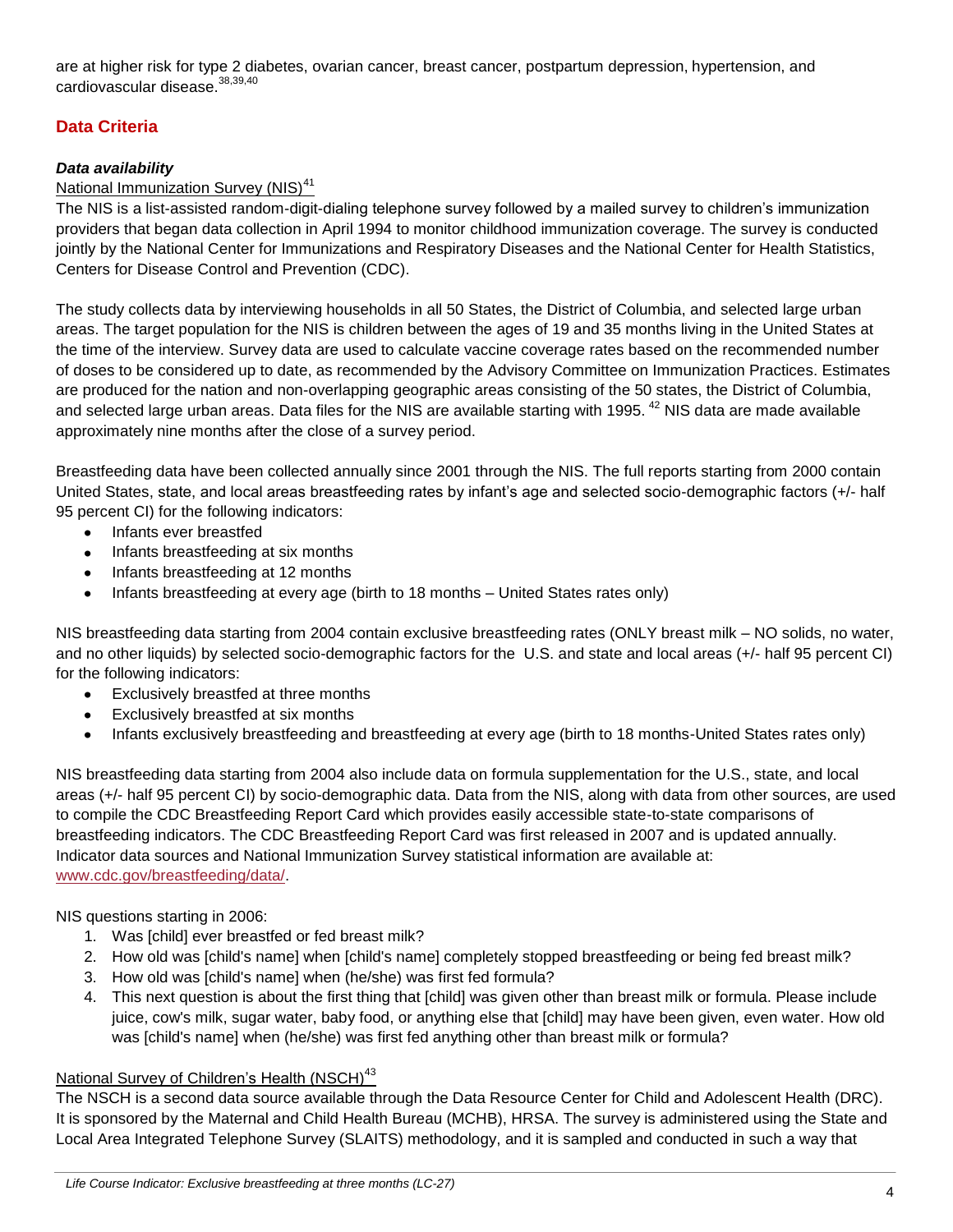state-level estimates can be obtained for the 50 states, the District of Columbia, and the Virgin Islands. The survey has been designed to emphasize factors that may relate to the well-being of children, including medical homes, family interactions, parental health, school and after-school experiences, and safe neighborhoods. The MCHB leads the development of the NSCH and NS-CSHCN survey and indicators, in collaboration with the National Center for Health Statistics (NCHS) and a national technical expert panel. The expert panel includes representatives from other federal agencies, state Title V leaders, family organizations, child health researchers, and experts in all fields related to the surveys (adolescent health, family and neighborhoods, early childhood and development etc.).

The most recent data set, the 2011-2012 NSCH, encompasses a sample size of more than 95,000 children with approximately 1,800 interviews completed in each of the 50 states and the District of Columbia. MCH programs can readily gain access to the data through datasets released by the NCHS, and on the MCHB sponsored National Data Resource Center for Child and Adolescent Health Website (www.childhealthdata.org). Data from the 2011/2012 NSCH were made available in early 2013. The survey questionnaire and raw dataset are available for download on the CDC NCHS website in SAS format. The Data Resource Center (DRC) website provides data nationwide, for all 50 states and the District of Columbia. Additionally, both the raw datasets and the website allow users to stratify measures by sociodemographic groups, including but not limited to age, sex, race/ethnicity, primary household language, household income, and special health care needs. Cleaned, state-specific datasets with new variables that include national and state indicators are available at no cost in SAS and SPSS formats. For information on how to order state-specific sets, contact [cahmi@ohsu.edu.](mailto:cahmi@ohsu.edu) Local data is not searchable. The NSCH is not administered annually. Over the past decade, the NSCH has been administered four times. The DRC also provides mapping with state rankings for indicators.<sup>44</sup>

Breastfeeding data are collected and percentages are pre-calculated at national, state, and HRSA region levels and by selected socio-demographic characteristics at the Data Resource Center.

The 2003 NSCH included the following breastfeeding indicators:

- Percent of children ever breastfed  $\bullet$
- Age breastfeeding stopped  $\bullet$
- Children who were breastfed zero to five years
- Percent of children six months to five years received breast milk any length of time  $\bullet$

The 2007 NSCH included the following breastfeeding indicators:

- Never breastfed or given breast milk
- Exclusively breastfed or given breast milk for first six months
- Breastfed but not exclusively for first six months
- Breastfed exclusivity not known
- Age at which breastfeeding stopped
- Age at which child was first fed formula
- Age at which other foods introduced $45$

## *Data quality*

## NIS

For the NIS, parents and guardians are asked for consent for a second phase of the study in which the child's pediatrician is contacted. The provider receives an immunization history questionnaire to fill out for the selected child; this information is used to ensure the accuracy and precision of the vaccination coverage estimates. CDC publishes an NIS "Guide to Quality Control Procedures" that describes the procedures used to ensure the quality of the data through all phases of the sampling, data collection, and processing.

The data are weighted to reduce potential biases from non-response and non-coverage. In addition to households with an eligible child that do not respond to the survey, an additional source of potential error is a household that responds but does not have complete provider information. Item non-response for the NIS is typically very low. However, for data elements used in weighting, the hot-deck method of imputation is used. Although in one year a total of about 14,000 data elements are imputed, these account for only 0.08 percent of all data items in the file.

Breastfeeding prevalence is calculated at the 95 percent CI for each year and estimated as weighted percentages. Household response rates for NIS ranged from 61.6 percent to 74.2 percent during the survey years examined.<sup>46</sup>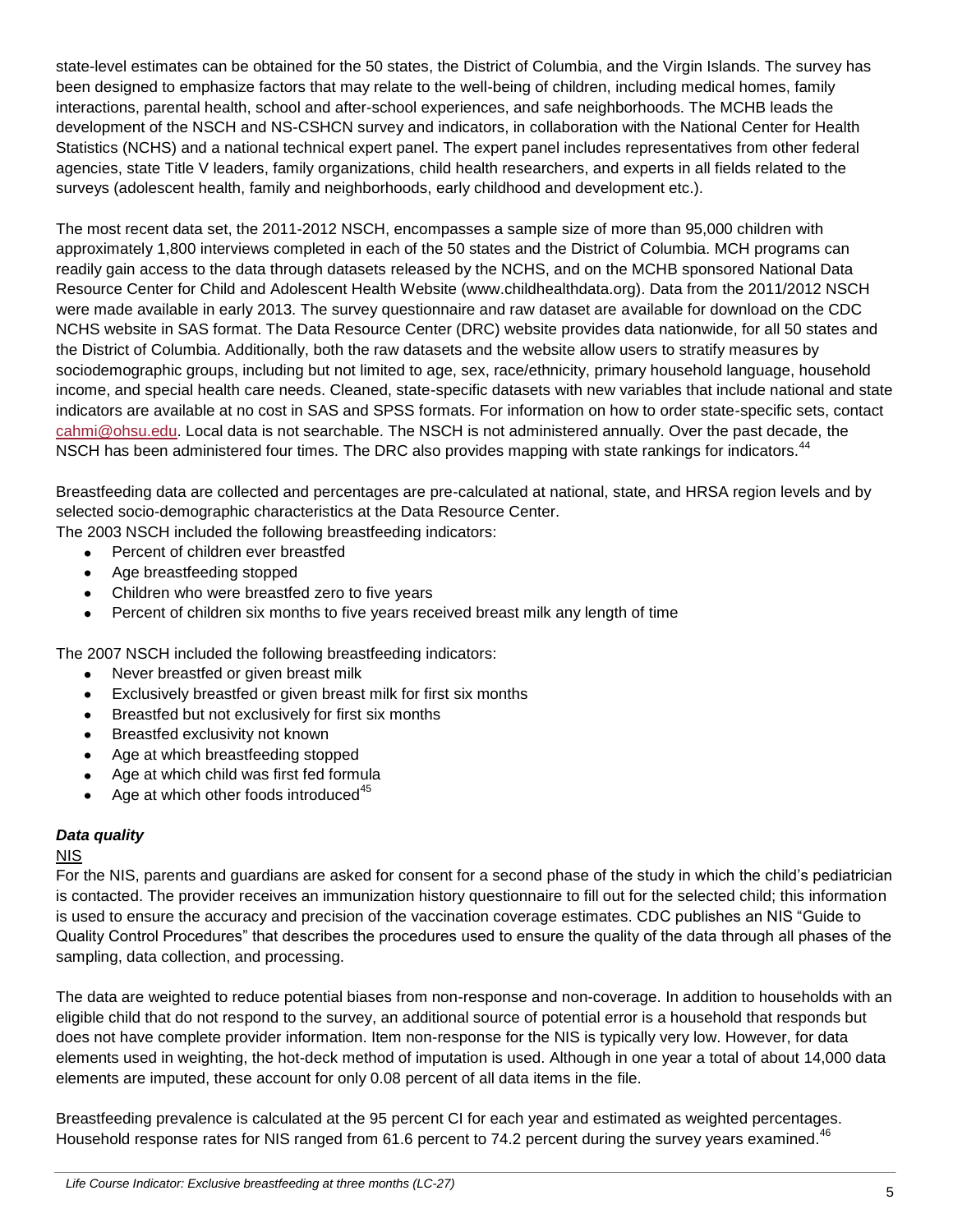## **NSCH**

The main limitation of the NSCH that the information provided is from parent recollection of screenings received and perception of child's health and development over the past year survey (families are asked about breastfeeding activities that occurred primarily or exclusively before the survey collection of the child's age at 19-35 months). The survey methodology does not provide an opportunity for confirmation with medical records or physical measurements. The NSCH is weighted to represent the national population of non-institutionalized children age 0-17 years. According to the survey documentation, missing data for income were relatively high for 2011-2012 data, and a study of nonresponse patterns indicated that excluding records with missing income could impact the representativeness of the remaining data; therefore, a data file with imputed values for income is provided to be used with the datasets. Other limitations of the survey include uncertainty of the definition of exclusive breastfeeding, limited frequency of data collection, and changes to the questions that make comparison between years difficult.

The NSCH documentation presents both response rates and completion rates. For 2011-2012 data, the combined national response rate for both landline and cell phone samples was 23 percent. The completion rate, which is calculated as the proportion of households known to include children that completed all sections up to and including Section 6 (for children less than six years of age) or Section 7 (for children six to 17 years of age), was 54.1 percent for the landline sample and 41.2 percent for the cell-phone sample.

Qualitative testing of the entire 2007 National Survey of Children´s Health was conducted by the NCHS. They conducted cognitive interviews with the 2007 NSCH Computer-Assisted Telephone Interview (CATI) to make sure the entire survey instrument was functioning properly. N=640 interviews were completed over three days in December 2006. The questionnaire was then revised and finalized based on feedback from participants in these interviews.

Previously validated questions and scales are used when available. All aspects of the survey are subjected to extensive literature and expert review. Respondents' cognitive understanding of the survey questions is assessed during the pretest phase and revisions made as required. All final data components are verified by NCHS and DRC/CAHMI staff prior to public release. Face validity is conducted in comparing results with prior years of the survey and/or results from other implementations of items. At this time, information on the validity and reliability of the specific breastfeeding indicator is not available.

## *Simplicity of indicator*

Exclusive breastfeeding at three months is an indicator that is neither difficult to explain nor conceptually understand. NIS is a simple data source to use with pre-calculated percentages of three-month exclusive breastfeeding at national and state levels. Data also is available for selected socio-demographic groups. NSCH is a simple data source to use with precalculated percentages on a variety of breastfeeding indicators at national, state, and HRSA region levels and for selected socio-demographic groups.

*This publication was supported by a grant from the W.K. Kellogg Foundation. Its contents are solely the responsibility of the author and do not necessarily represent the official views of the W.K. Kellogg Foundation.* 

To learn more, please contact Caroline Stampfel, Senior Epidemiologist at [cstampfel@amchp.org](mailto:cstampfel@amchp.org) or (202) 775-0436.

**Association of Maternal & Child Health Programs**

2030 M Street, NW, Suite 350 Washington, DC 20036 (202) 775-0436 ▪ [www.amchp.org](http://www.amchp.org/)

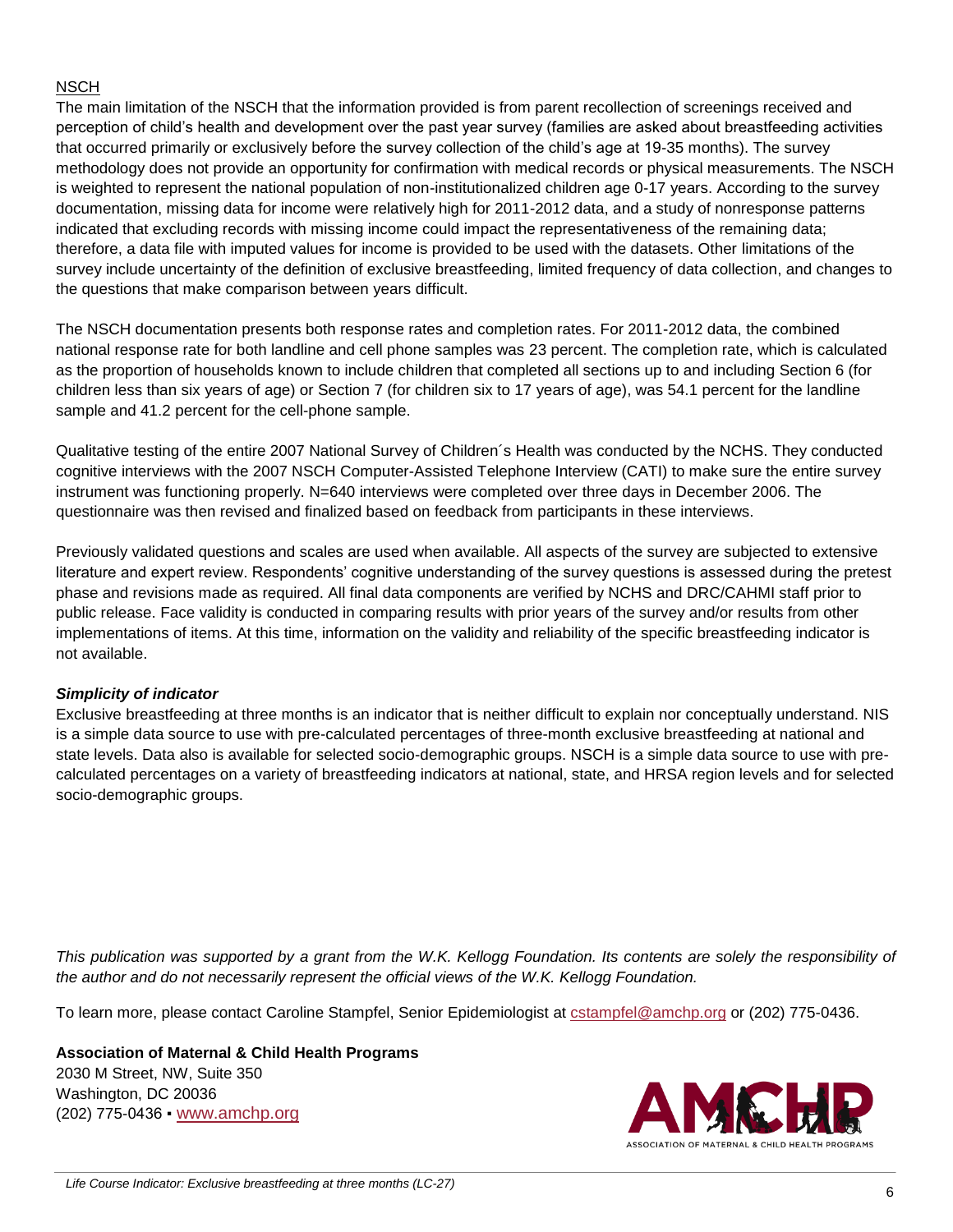#### **References**

l

- <sup>1</sup> Richardson, L., Hussey, J., & Strutz, K. (2013). A life course perspective on maternal and child health. In J. Kotch (Ed.), Maternal and child health: Programs, problems, and policy in public health (pp. 65-85). Burlington, MA: Jones & Bartlett Learning.
- $2^2$  CDC. (2007). Provisional Breastfeeding Rates by Socio-demographic Factors, Among Children Born in 2007; Accessed 5/8/2013. Available at [http://www.cdc.gov/breastfeeding/data/NIS\\_data/2007/socio-demographic\\_any.htm](http://www.cdc.gov/breastfeeding/data/NIS_data/2007/socio-demographic_any.htm)
- <sup>3</sup> Bai, Y. K., Middlestadt, S. E., Joanne Peng, C. Y., & Fly, A. D. (2009). Psychosocial factors underlying the mother's decision to continue exclusive breastfeeding for 6 months: An elicitation study. Journal of Human Nutrition and Dietetics, 22(2), 134-140.

<sup>4</sup> Guttman, N., & Zimmerman, D. R. (2000). Low-income mothers' views on breastfeeding. Social Science and Medicine, 50(10), 1457–1473.

- <sup>5</sup> Neifert, M., Gray, J., Gary, N., & Camp, B. (1988). Factors influencing breastfeeding among adolescents. Journal of Adolescent Health Care, 9(6), 470–473.
- $6$  Ball, T. M., & Wright, A. L. (1999). Health care costs of formula feeding in the first year of life. Pediatrics, 103(4), 870–876.
- $^7$  U.S. Breastfeeding Committee. (2002). Economic benefits of breastfeeding. Raleigh, NC: U.S. Breastfeeding Committee.
- <sup>8</sup> Weimer, J. (2001). The economic benefits of breastfeeding: A review and analysis (ERS Food Assistance and Nutrition Research Report No. 13). Washington, DC: U.S. Department of Agriculture, Economic Research Service.
- <sup>9</sup> O'Hara, M. W., & Swain, A. M. (1996). Rates and risk of postpartum depression—a meta-analysis. International Review of Psychiatry, 8(1), 37-54.
- <sup>10</sup> Strathearn, L., Mamun, A. (2009).Does Breastfeeding Protect Against Substantiated Child Abuse and Neglect? A 15-Year Cohort Study. Pediatrics. 123(2), 483 -493.
- <sup>11</sup> U.S. Department of Health and Human Services. (2011). The Surgeon General's call to action to support breastfeeding. Washington, DC: U.S. Department of Health and Human Services, Office of the Surgeon General. Retrieved February 28, 2013 from: <http://www.surgeongeneral.gov/library/calls/breastfeeding/calltoactiontosupportbreastfeeding.pdf>
- <sup>12</sup> La Leche League International. (1995). The womanly art of breastfeeding. New York, NY: Plume.
- <sup>13</sup> Bartick M and Reinhold A. (2010). The Burden of Suboptimal Breastfeeding in the United States: A Pediatric Cost Analysis.*Pediatrics*;125:e1048- 1056.
- <sup>14</sup> Simonetta, J. (2013). Family and medical leave in 2012: Technical report (DOL Publication No. L 103-3 2(5)). Washington, DC: U.S. Department of Labor. Retrieved February 21, 2013 from<http://www.dol.gov/asp/evaluation/fmla/FMLATechnicalReport.pdf>
- <sup>15</sup> U.S. Department of Health and Human Services. (2011). The Surgeon General's Call to Action to Support Breastfeeding. Washington, DC: U.S. Department of Health and Human Services, Office of the Surgeon General.; [http://www.surgeongeneral.gov/library/calls/breastfeeding/calltoactiontosupportbreastfeeding.pdf;](http://www.surgeongeneral.gov/library/calls/breastfeeding/calltoactiontosupportbreastfeeding.pdf) Accessed 8/6/2013
- <sup>16</sup> U.S. Department of Labor. Fair Labor Standards Act Break Time for Nursing Mothers Provision, Accessed 3/11/13 [http://www.dol.gov/whd/nursingmothers/Sec7rFLSA\\_btnm.htm,](http://www.dol.gov/whd/nursingmothers/Sec7rFLSA_btnm.htm)
- <sup>17</sup> Health Resources and Services Administration. Women's Preventive Services Guidelines. Accessed 8/5/2013<http://www.hrsa.gov/womensguidelines/>
- <sup>18</sup> Health Resources and Services Administration. Maternal, Infant, and Early Childhood Home Visiting Program. [http://mchb.hrsa.gov/programs/homevisiting/.](http://mchb.hrsa.gov/programs/homevisiting/) Accessed 8/9/2013
- <sup>19</sup> U.S. Department of Agriculture. WIC Fact Sheets; Available at [http://www.fns.usda.gov/wic/factsheets.htm;](http://www.fns.usda.gov/wic/factsheets.htm) [http://www.fns.usda.gov/wic/aboutwic/,](http://www.fns.usda.gov/wic/aboutwic/) Accessed 3/12/13.
- <sup>20</sup> U.S. Department of Agriculture. Food and Nutrition Services, Benefits and services; [http://www.fns.usda.gov/wic/Breastfeeding/bfrequirements.HTM;](http://www.fns.usda.gov/wic/Breastfeeding/bfrequirements.HTM) accessed 3/12/13
- $^{21}$  Ip, S., Chung, M., Raman, et al. (2007). Breastfeeding and maternal and infant health outcomes in developed countries (Report No. 07-E007). Rockville, MD: Agency for Healthcare Research and Quality, Evidence Reports/Technology Assessments, No. 153. Retrieved March 1, 2013 from [http://www.ncbi.nlm.nih.gov/books/NBK38337/.](http://www.ncbi.nlm.nih.gov/books/NBK38337/)
- <sup>22</sup> Duncan, B., Ey, J., Holberg, C. J., Wright, A. L., Martinez, F. D., & Taussig, L. M. (1993). Exclusive breast-feeding for at least 4 months protects against otitis media. Pediatrics, 91(5), 867-872.
- $^{23}$  Bachrach, V. R., Schwarz, E., & Bachrach, L. R. (2003). Breastfeeding and the risk of hospitalization for respiratory disease in infancy: A metaanalysis. Archives of Pediatrics and Adolescent Medicine, 157(3), 237-243.
- <sup>24</sup> Gdalevich, M., Mimouni, D., David, M., & Mimouni, M. (2001). Breast-feeding and the onset of atopic dermatitis in childhood: A systematic review and meta-analysis of prospective studies. Journal of the American Academy of Dermatology, 45(4), 520-527.